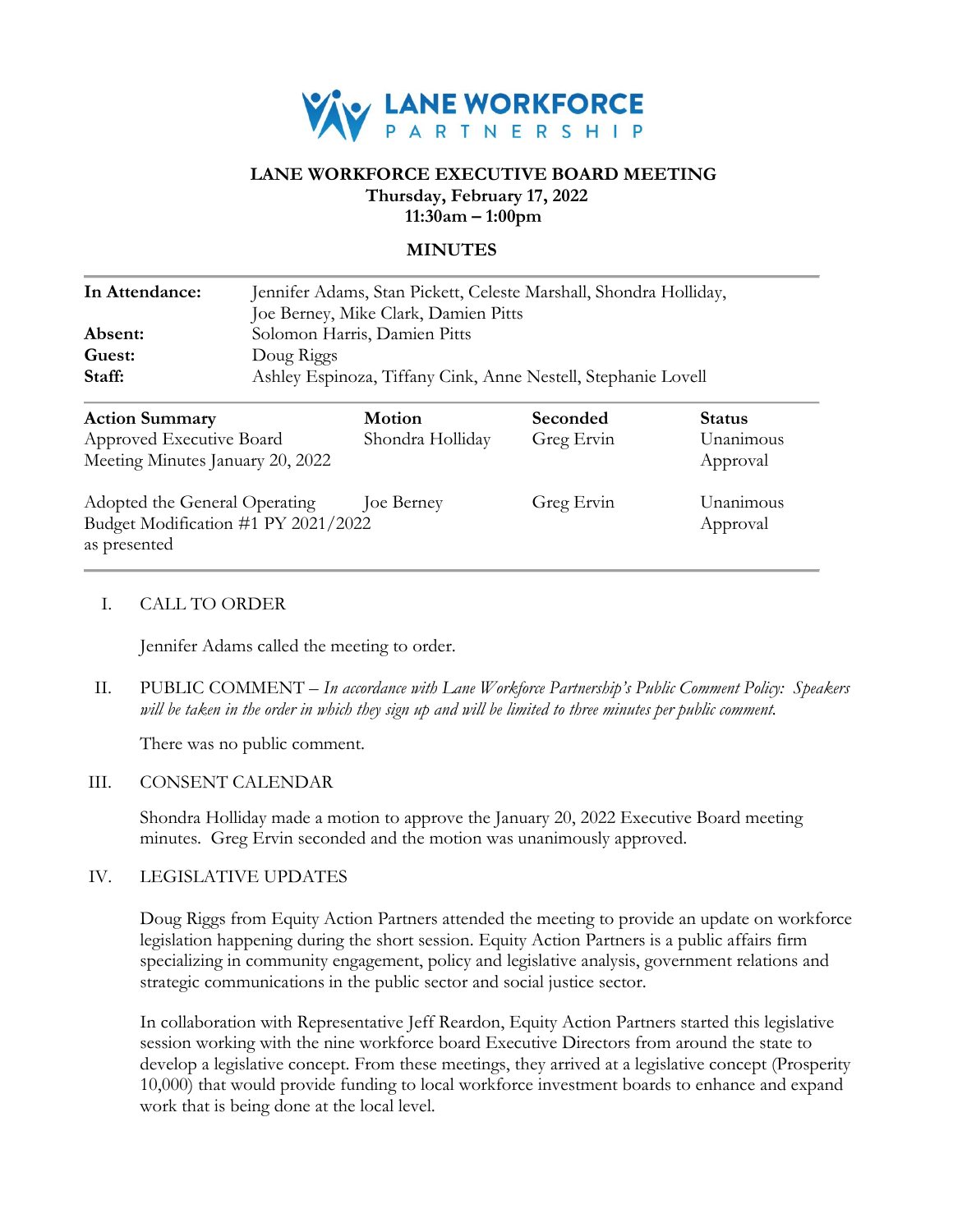Around the same time, the Governor and the Racial Justice Council's Workforce Subcommittee were also in the process of developing a large funding proposal focused on workforce (Future Ready Oregon). It was recognized that in a short session there is a limited amount of time and bandwidth available so there became a desire to streamline the concepts into one bill. After much conversation, Future Ready Oregon (Senate Bill 1545) was amended to include the workforce boards piece of legislation (House Bill 4104). They are now one piece of legislation moving forward together. The workforce boards concept differed from Future Oregon Ready in that the funds will be fast-tracked to the field. With Future Ready Oregon, the timeline ranged from 6 months to 12 – 18 months and would have involved creating Requests for Proposals or adding another layer of bureaucracy. The workforce boards are providing a known quantity – successful programs, existing partnerships, and dollars that can be effective immediately.

Senate Bill 1545 passed out of the Senate Labor and Business Committee this week and next week will go to the Subcommittee on Education, Ways and Means Committee. From there it will head to the Full Ways and Means Committee and then to the senate and house floors. The bill is expected to pass through and will then go the Governor for signature.

There will be approximately \$200 million dollars allocated to roughly 12 different programs. Workforce boards will receive their funding (based on the WIOA formula) within 60 days.

# V. PY 2021/2022 BUDGET MODIFICATION 1

Tiffany Cink provided a summary. Lane Workforce Partnership annually prepares Modification 1 to the Adopted Operating Budget to record actual carry-over from the previous year and to add additional revenue sources, if necessary.

Total revenue increased by \$720,926 (12%) from \$5,822,761 to \$6,543,687. The overall increase is due to additional WIOA DWG Fire Restoration and Recovery Funds, additional WIOA Dislocated Worker Funds, increased State General Fund Investments including the Oregon Youth Employment Program and additional investments from community partners for Sector Strategy projects.

Total expenses increased by \$200,271 (4%) from \$5,271,832 to \$5,451,225.

The Reserve for Future Expenditures increased from \$443,929 to \$985,462:

- \$514,872 for WIOA for July September 2022;
- \$243,366 for Oregon Youth Employment Program for July 2022 June 2023;
- \$227,224 for State of Oregon General Fund investments for July 2022 June 2023.

Personnel Services represent 17% of annual expenses and Materials and Services represent 5% of annual expenses. The remaining 78% is for Community Investments which are the amounts directly attributed to the provision of workforce services in Lane County.

Joe Berney made a motion to adopt the General Operating PY 2021/2022 Budget Modification #1 as presented. Greg Ervin seconded and the motion was unanimously approved.

# VI. EXECUTIVE DIRECTOR TRANSITION

Jennifer Adams provided a summary of where we currently are with the transition. A summary document was provided in the board packet based on comments from the board regarding 1) how to learn more about Ms. Espinoza and have her learn more about us as board members and 2) what